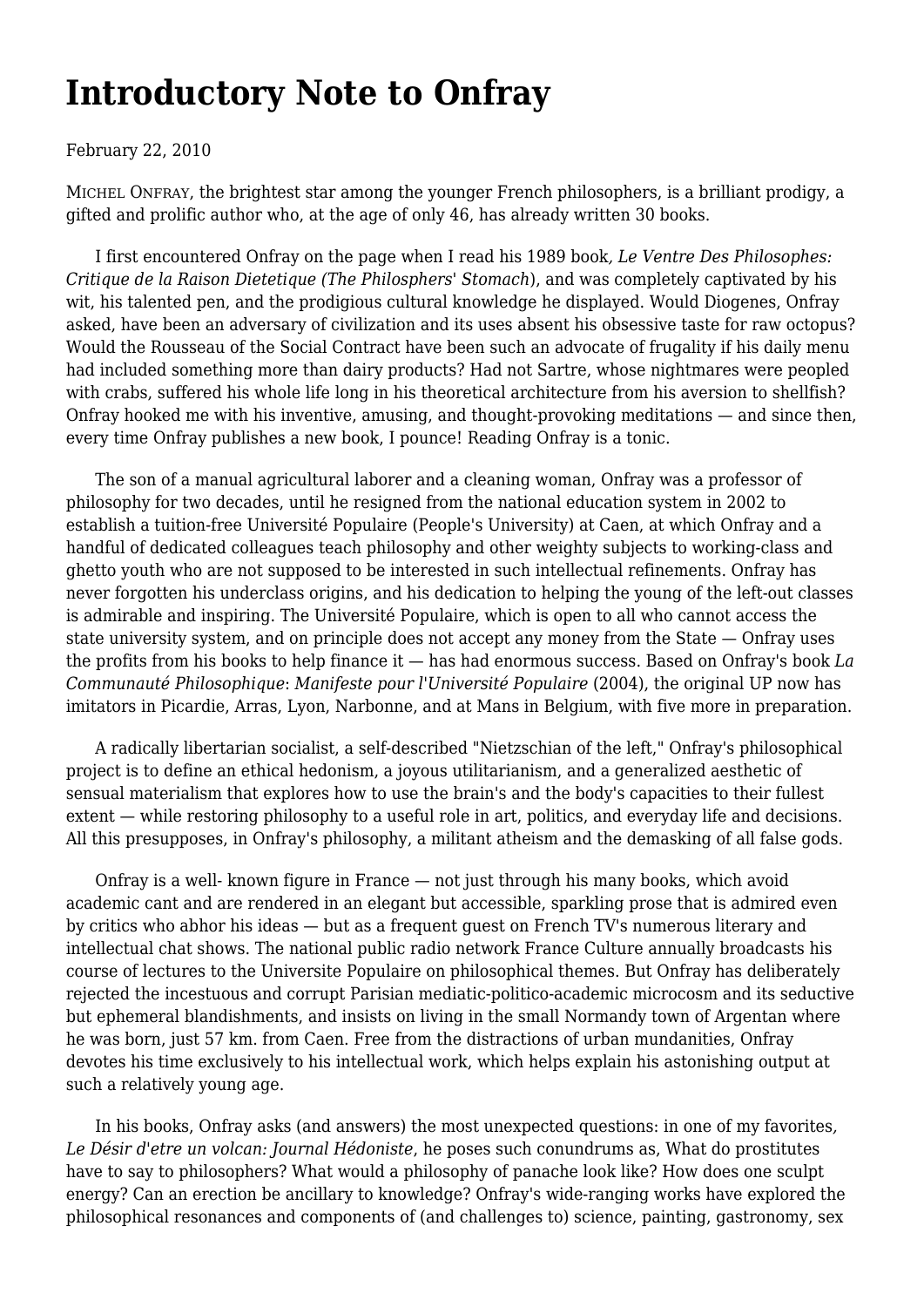and sensuality, bioethics, wine, and writing. His most ambitious project is his projected six-volume *Counter-history of Philosophy*, of which two tomes have already been published, with two more ready to appear this year.

 Onfray's latest book*, Traité d'Athéologie* (Paris, Editions Grasset), became the number one bestselling nonfiction book in France for months when it was published in the Spring of 2005 (the word "atheologie" Onfray borrowed from Georges Bataille). This book has just repeated its popular French success in Italy, where it was published in September 2005 and quickly soared to number one on Italy's bestseller lists. An acerbic, stylish, and erudite polemic against received religions in general and Christianity in particular, Onfray's latest book is a powerful antidote to the tsunami of religious fanaticism that is engulfing the Western world as well as the Islamic countries, and which is rapidly turning the United States into a theocracy. On the occasion of the publication of his *Traité,* Onfray debated on French national TV a panel of Catholic theologians that included the new Cardinal of Paris, Monseigneur Vingt-Trois (and swatted them all down like flies).

ONFRAY'S INFLUENCE is growing, especially among younger readers, all over Europe (where many of his most important works have been translated into German, Italian, Spanish, Dutch, Greek and Portuguese), as well as in South America (particularly Brazil), and is even beginning to make its way in China, Japan, and (South) Korea. But I've long considered it a scandal that not a single one of Onfray's 30 books has as yet appeared in English. Happily, that incomprehensible slight to a superb writer and world-class intellectual will be remedied next year, with the publication, on both sides of the Atlantic, of an English translation of the *Traité d'athéologie*. Hopefully this will be but the first of many of Onfray's delicious and substantive writings to appear in the Anglo-Saxon tongue.

 Until then, if you can read French and would like to learn more about Onfray, his many books, and his Université Populaire, visit Onfray's website at http://perso.wanadoo.fr/michel.onfray/ You'll be glad you did.

 The essay that follows is from one of the forthcoming tomes of Michel Onfray's projected sixvolume *Counter-history of Philosophy*. Onfray's essay is the first major synthesis in modern times by a world-class intellectual of the work and life of the 17th century atheist priest Jean Meslier, who spent his entire adult life as a country priest in a small village in the Champagne region of France. Meslier's three-volume *Mon Testament*, published only after Meslier's death, was a revolutionary socialist and utopian communist call for the leveling of all inequalities, commencing as a categorical imperative with the exposure of religion's lies as the "opium of the people" long before Karl Marx. Meslier went to great lengths to insure his extraordinary manuscript's survival, so it wouldn't be suppressed by the authorities of church and State when he was gone. Having willed all his worldly goods to his poorest parishioners, before his death Meslier resorted to what we would now call samizdat, carefully copying  $-$  with a quill pen, by candlelight  $-$  four complete versions of his 2000page manuscript, which he deposed in safe hands. It circulated under the table until Voltaire — who had read it three decades earlier and plagiarized from it — chose the moment of his own greatest battle with the Catholic Church to publish a bowdlerized version of Meslier. Meslier was influential and admired in the French Enlightenment — Diderot also borrowed freely from Meslier while rarely giving him credit. One of the most famous Meslier phrases — that the world's liberation would only be achieved when "the last king is strangled with the entrails of the last priest" — is frequently and erroneously attributed to Diderot. Meslier also became popular among early 19th century liberal Russian intelligentsia, who made French their second language; Pushkin nodded to Meslier when he wrote an 1819 quatrain that says, "with the entrails of the last Pope, we will strangle the last Tsar." (This was one of the poems that got Pushkin sent into administrative exile in South Russia by the Tsarist police.)